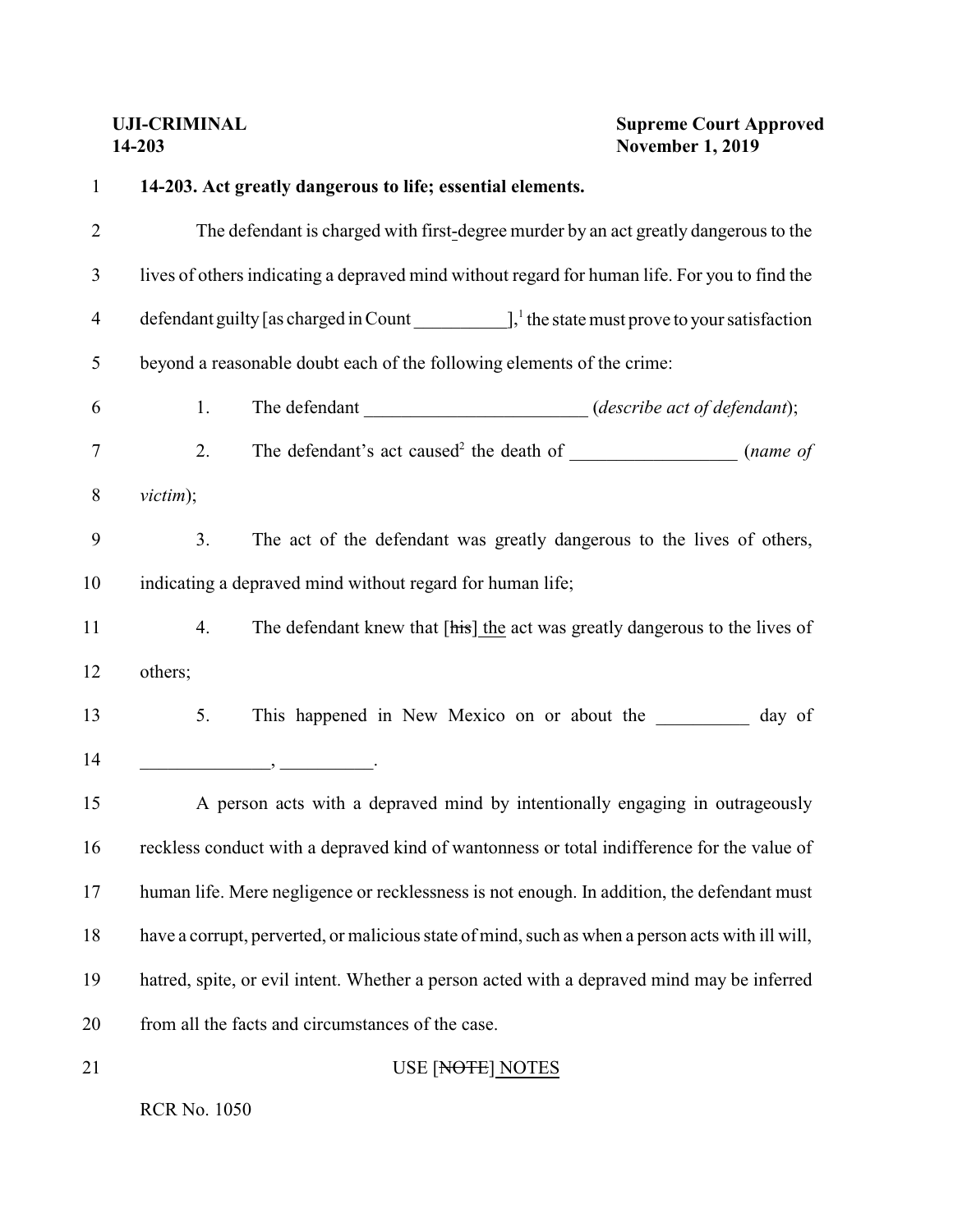| $\mathbf{1}$               | Insert the count number if more than one count is charged.<br>1.                                                                                                                                                                                                                                                                               |
|----------------------------|------------------------------------------------------------------------------------------------------------------------------------------------------------------------------------------------------------------------------------------------------------------------------------------------------------------------------------------------|
| $\overline{2}$             | 2.<br>UJI 14-251 NMRA must also be used if causation is in issue.                                                                                                                                                                                                                                                                              |
| 3                          | [As amended by Supreme Court Order No. 08-8300-060, effective February 2, 2009; as                                                                                                                                                                                                                                                             |
| $\overline{4}$             | amended by Supreme Court Order No. 19-8300-016, effective for all cases pending or filed                                                                                                                                                                                                                                                       |
| 5                          | on or after December 31, 2019.]                                                                                                                                                                                                                                                                                                                |
| 6                          | <b>Committee commentary.</b> — In New Mexico, depraved mind murder is classified                                                                                                                                                                                                                                                               |
| $\tau$                     | as first-degree murder. See NMSA 1978, § 30-2-1(A)(3) (1994). Depraved mind murder                                                                                                                                                                                                                                                             |
| 8                          | requires "outrageously reckless conduct performed with a depraved kind of wantonness or                                                                                                                                                                                                                                                        |
| 9                          | total indifference for the value of human life." State v. Reed, 2005-NMSC-031, 124, 138                                                                                                                                                                                                                                                        |
| 10                         | N.M. 365, 120 P.3d 447[ <del>. See</del> ]; see State v. Ibn Omar-Muhammad, 1985-NMSC-006, 102                                                                                                                                                                                                                                                 |
| 11                         | N.M. 274, [278,] 694 P.2d 922[ <del>, 926 (1985)</del> ]. [Wayne R. LaFave further explains depraved                                                                                                                                                                                                                                           |
| 12                         | mind murder:                                                                                                                                                                                                                                                                                                                                   |
| 13<br>14<br>15<br>16<br>17 | Extremely negligent conduct, which creates what a reasonable man would<br>realize to be not only an unjustifiable but also a very high degree of risk of<br>death or serious bodily injury to another or to others-though unaccompanied<br>by any intent to kill or do serious bodily injury-and which actually causes the<br>death of another |
| 18                         | 2 Wayne R. LaFave, Substantive Criminal Law § 14.4, at 436-7 (2d ed. 2003).] "[O]ne way                                                                                                                                                                                                                                                        |
| 19                         | our courts have distinguished depraved mind murder is by the number of persons exposed                                                                                                                                                                                                                                                         |
| 20                         | to danger by a defendant's extremely reckless behavior." Reed, 2005-NMSC-031, 122[-                                                                                                                                                                                                                                                            |
| 21                         | See]; see State v. Brown, 1996-NMSC-073, 14, 122 N.M. 724, 931 P.2d 69. Generally, in                                                                                                                                                                                                                                                          |
| 22                         | New Mexico, "depraved mind murder convictions have been limited to acts that are                                                                                                                                                                                                                                                               |
| 23                         | dangerous to more than one person." Reed, 2005-NMSC-031, ¶ 22. "Such condemned                                                                                                                                                                                                                                                                 |

RCR No. 1050 2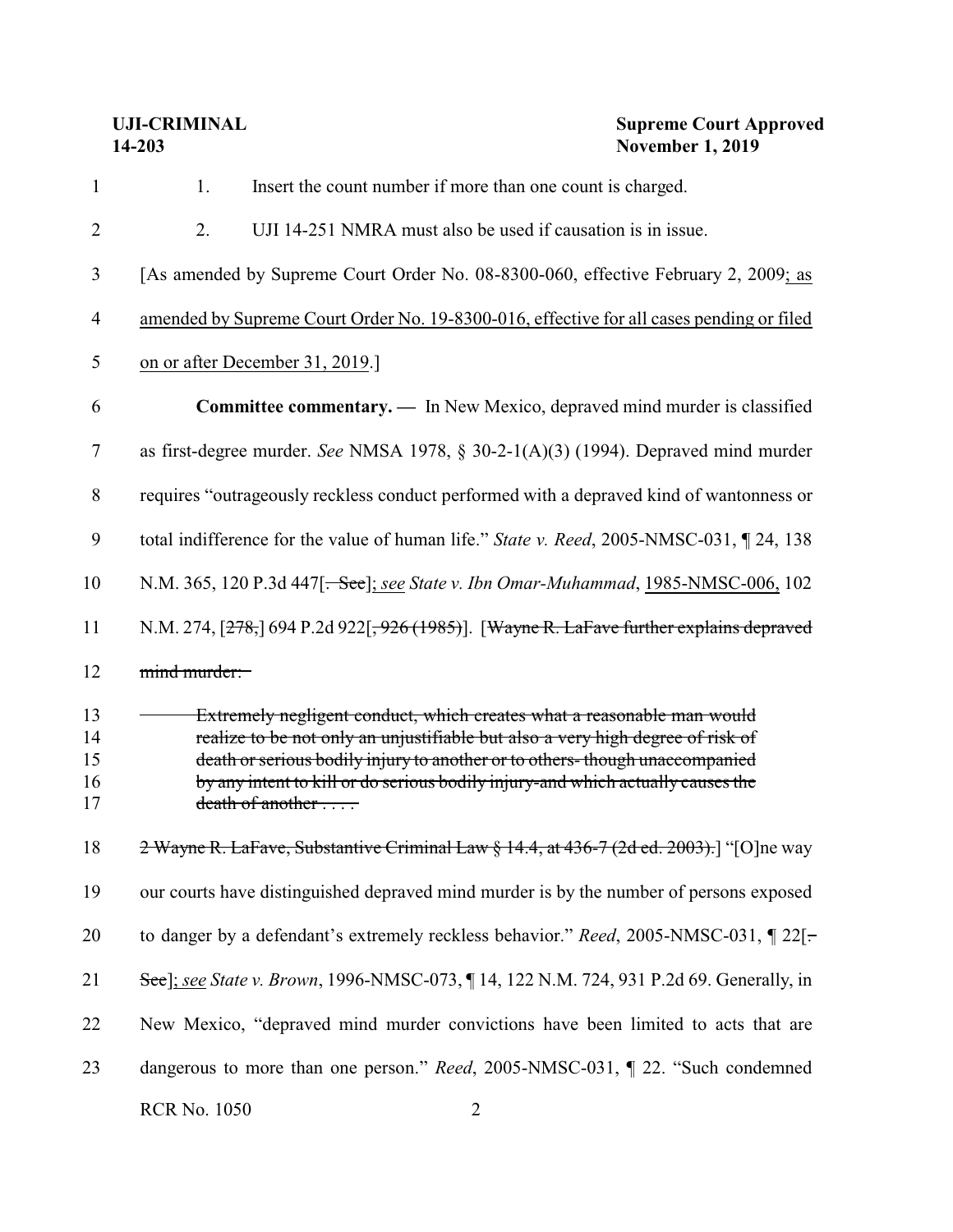| $\mathbf{1}$   | behavior is required to be extremely dangerous and fatal conduct performed without specific           |
|----------------|-------------------------------------------------------------------------------------------------------|
| $\overline{2}$ | homicidal intent but with a depraved kind of wantonness: for example, shooting into a                 |
| 3              | crowd, placing a time bomb in a public place, or opening the door of the lions' cage in the           |
| $\overline{4}$ | zoo." State v. Johnson, 1985-NMCA-074, 103 N.M. 364, [368,] 707 P.2d 1174[, 1178 (Ct.                 |
| 5              | App. 1985). Other types of conduct that have been held to involve a "very high degree of              |
| 6              | unjustifiable homicidal danger" include "starting a fire at the front door of an occupied             |
| $\tau$         | dwelling, shooting into the caboose of a passing train or into a moving automobile                    |
| 8              | necessarily occupied by human beings," and "driving a car at very high speeds along a main            |
| 9              | street." [ <del>2 LaFave, supra, § 14.4, at 440</del> ] 2 Wayne R. LaFave, Substantive Criminal Law § |
| 10             | 14.4, at 440 (2d ed. 2003). LaFave cites additional examples imaginable, including "throwing          |
| 11             | stones from the roof of a tall building onto the busy street below" and "piloting a speedboat         |
| 12             | through a group of swimmers." <i>Id.</i> at 441.                                                      |
| 13             | "In addition to the number of people endangered, [New Mexico] has construed                           |
|                |                                                                                                       |

 depraved mind murder as requiring proof that the defendant had 'subjective knowledge' that his act was greatly dangerous to the lives of others." *Reed*, 2005-NMSC-031, ¶ 23[. *See*]; *see State v. McCrary*, 1984-NMSC-005, ¶ 9, 100 N.M. 671, [<del>673,</del>] 675 P.2d 120[<del>, 122 (1984)</del>]. "The required mens rea element of 'subjective knowledge' serves as proof that the accused acted with a 'depraved mind' or 'wicked or malignant heart' and with utter disregard for 19 human life." *Brown*, 1996-NMSC-073, ¶ 16. "[T]he legislature intended the offense of depraved mind murder to encompass an intensified malice or evil intent.'" *Reed*, 2005-NMSC-031, ¶ 24 (quoting *Brown*, 1996-NMSC-073, ¶ 15). "[O]ne way to distinguish RCR No. 1050 3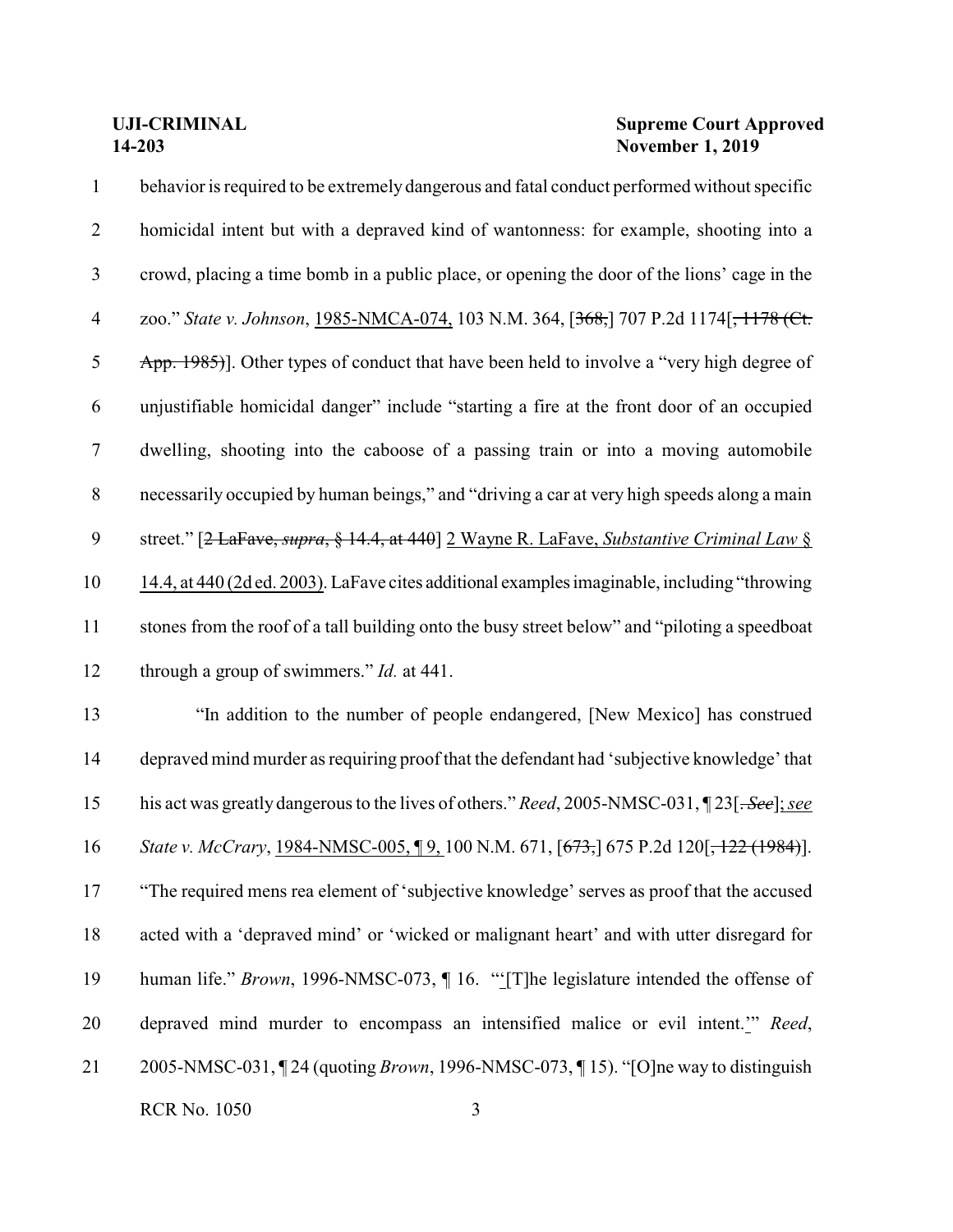| $\mathbf{1}$   | depraved mind murder from manslaughter when an underlying act involves extremely                                 |
|----------------|------------------------------------------------------------------------------------------------------------------|
| $\overline{2}$ | reckless conduct is by identifying an element of viciousness" Reed, 2005-NMSC-031,                               |
| $\mathfrak{Z}$ | 1 24 (citing Rollin M. Perkins & Ronald N. Boyce, Criminal Law, 60 (3d ed.1982)).                                |
| $\overline{4}$ | "Obviously, mere negligence or recklessness will not do." <i>Reed</i> , 2005-NMSC-031, 123.                      |
| 5              | Therefore, this instruction sets forth a subjective test for depraved mind murder.                               |
| 6              | "The defendant must know his act is greatly dangerous to the lives of others." <i>Johnson</i> , [103]            |
| 7              | N.M. at 368, 707 P.2d at 1178] 1985-NMCA-074, 11. But, "[a] defendant does not have                              |
| $8\,$          | to actually know that his victim will be injured by his act." Ibn Omar-Muhammad, $H\theta$ ?                     |
| 9              | N.M. at 278, 694 P.2d at 926. See 1985 -NMSC-006, 1 21; see also McCrary, [100 N.M.                              |
| 10             | at 673, 675 P.2d at 122]; 1984-NMSC-005, II 9-10. In <i>McCrary</i> , the defendant had attended                 |
| 11             | a carnival in Hobbs and felt he was cheated out of sixty-four dollars. <i>Id.</i> $\mathbb{I}$ 2. He and a       |
| 12             | co-defendant claimed that they decided to get revenge by shooting the tires of the carnival                      |
| 13             | trucks. Id. They discharged about twenty-five shots into several tractor-trailers and cabs. Not                  |
| 14             | a single tire was shot. $Id. \P 11$ . The victim was in a sleeper cab of one of the trucks and was               |
| 15             | killed by one of these bullets. $\underline{Id}$ . The Court stated, "Defendants did not have to actually        |
| 16             | know that [victim] was in the sleeper compartment. Rather, sufficient subjective knowledge                       |
| 17             | exists if Defendants' conduct was very risky, and under the circumstances known to                               |
| 18             | Defendants they should have realized this very high degree of risk." <i>Id.</i> $\mathbb{I}9$ . The fact that no |
| 19             | tires were shot and there were twenty-five bullet holes in the upper parts of the vehicles was                   |
| 20             | substantial evidence of the defendants' knowledge of the risk. <i>Id.</i> $\P$ 11. The Court also                |
| 21             | pointed out the fact that the defendants contemplated slashing the tires but rejected it for fear                |
|                | <b>RCR No. 1050</b><br>$\overline{4}$                                                                            |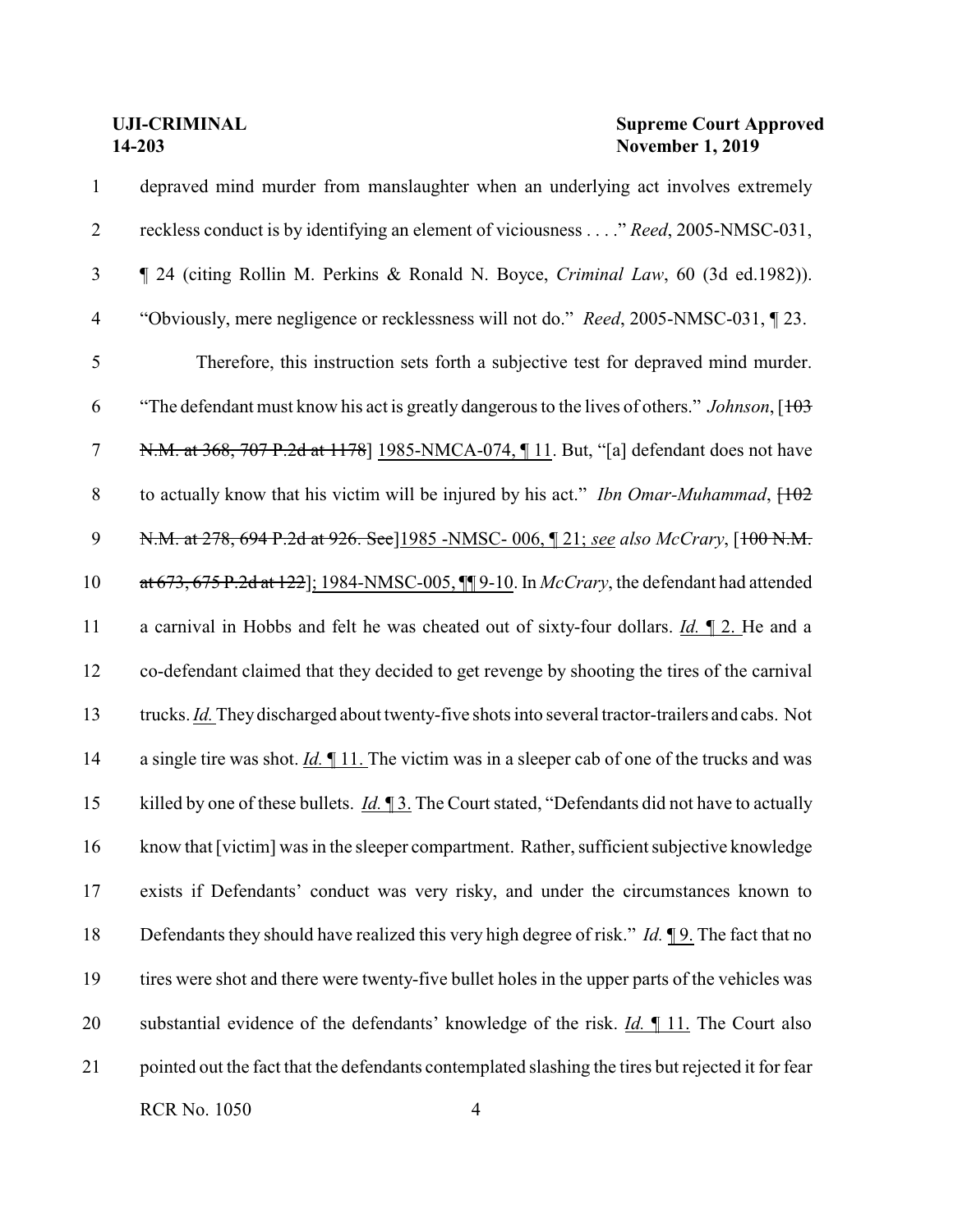| $\mathbf{1}$   | of being caught, indicating that defendants had reason to know people were in the area. <i>Id.</i> |
|----------------|----------------------------------------------------------------------------------------------------|
| $\overline{2}$ | The Court held that in light of the surrounding circumstances known to defendants, there was       |
| 3              | substantial evidence for a jury to find that defendants had subjective knowledge of the risk.      |
| $\overline{4}$ | <u>Id. ¶ 11.</u>                                                                                   |
| 5              | The Supreme Court has held that "a fact finder may consider evidence of extreme                    |
| 6              | intoxication when determining whether a defendant possessed the requisite mental state of          |
| $\tau$         | 'subjective<br>knowledge'<br>first-degree depraved mind murder." See Brown,<br>for                 |
| $8\,$          | 1996-NMSC-073, ¶1.                                                                                 |
| 9              | Also note that the existence of an intent to kill a particular individual does not remove          |
| 10             | the act from this class of murder. See State v. Sena, 1983-NMSC-005, 99 N.M. 272, 657 P.2d         |
| 11             | 128 [(1983)]. In Sena, the defendant, a woman, and another man entered a bar through the           |
| 12             | front entrance. The woman was holding a drink and the doorman did not allow her to enter           |
| 13             | with the drink. A dispute arose and the defendant hit the doorman. The doorman then sprayed        |
| 14             | defendant with mace, hit him with a flashlight, and threw him out of the door. Within a few        |
| 15             | seconds the defendant returned with a gun. He then opened fire on the doorman, who                 |
| 16             | immediately turned and ducked. The defendant fired four or five times. The first shot hit the      |
| 17             | doorman in the face, but the other shots missed. One of these shots struck and killed an           |
| 18             | innocent bystander. The Court held, "By firing at the doorman in a room containing other           |
| 19             | persons within the line of fire, [defendant] committed an act 'greatly dangerous to the lives      |
| 20             | of others' which falls within the depraved mind theory. It is irrelevant whether he intended       |
| 21             | only to kill the doorman" <i>Id.</i> [at $274, 657$ P.2d at 130] [9.                               |
|                |                                                                                                    |

RCR No. 1050 5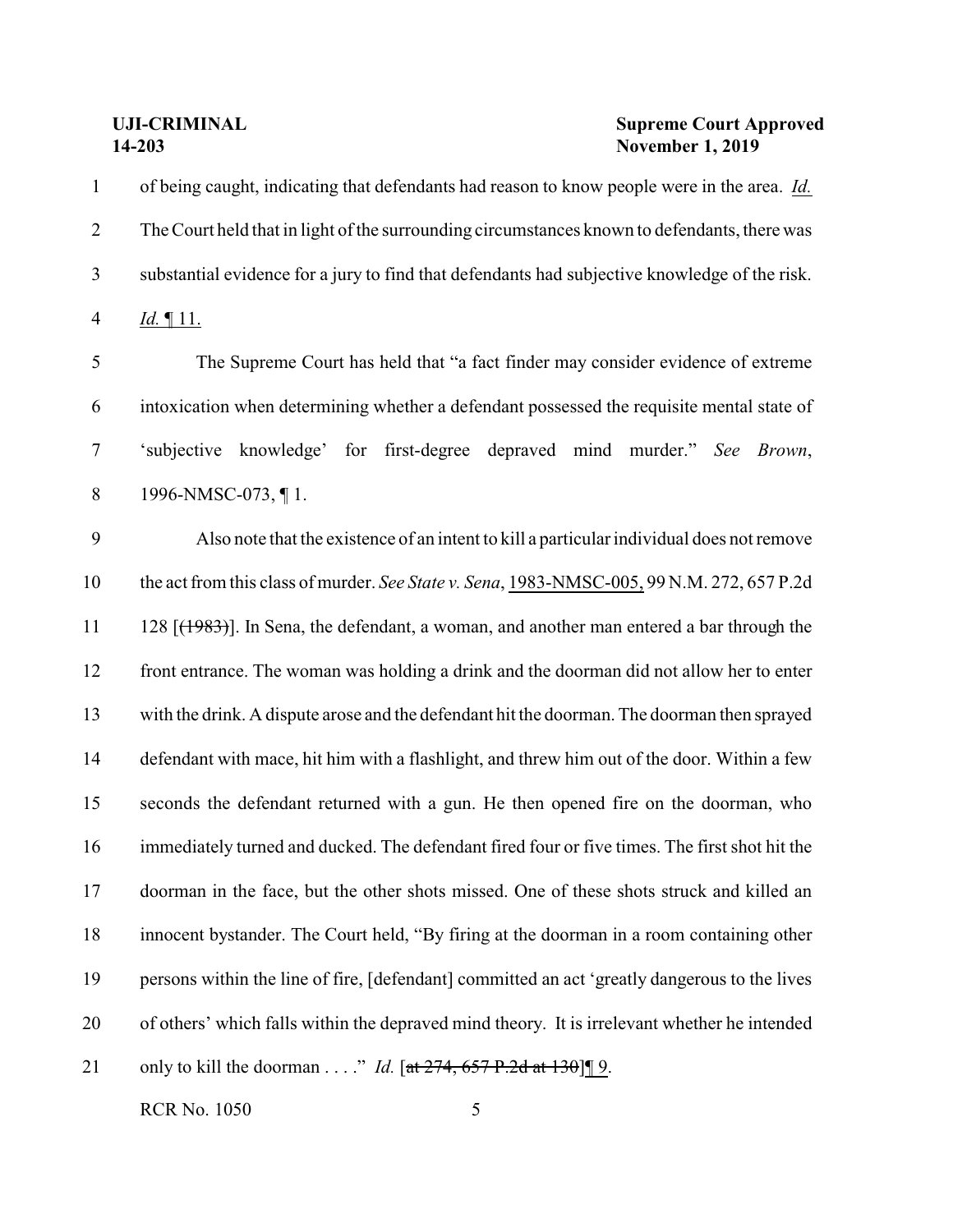| $\mathbf{1}$               | [As LaFave explains, "[I]t is what the defendant should realize to be the degree of                                                                                                                                                                                                                                                                                             |
|----------------------------|---------------------------------------------------------------------------------------------------------------------------------------------------------------------------------------------------------------------------------------------------------------------------------------------------------------------------------------------------------------------------------|
| $\overline{2}$             | risk, in the light of the surrounding circumstances which he knows, which is important,                                                                                                                                                                                                                                                                                         |
| 3                          | rather than the amount of risk as an abstract proposition of the mathematics of chance." 2                                                                                                                                                                                                                                                                                      |
| $\overline{4}$             | LaFave, supra, § 14.4, at 439. Here is an example:                                                                                                                                                                                                                                                                                                                              |
| 5                          | The risk is exactly the same when one fires his rifle into the window of what appears                                                                                                                                                                                                                                                                                           |
| 6                          | to be an abandoned cabin in a deserted mining town as when one shoots the same bullet into                                                                                                                                                                                                                                                                                      |
| 7                          | the window of a well-kept city home, when in fact in each case one person occupies the room                                                                                                                                                                                                                                                                                     |
| $8\,$                      | into which the shot is fired. In the deserted cabin situation it may not be, while in the                                                                                                                                                                                                                                                                                       |
| 9                          | occupied home situation it may be, murder when the occupant is killed. <i>Id.</i> ]                                                                                                                                                                                                                                                                                             |
| 10                         | Additionally, it must also be unjustifiable for the defendant to take the risk. Here is                                                                                                                                                                                                                                                                                         |
| 11                         | an example:                                                                                                                                                                                                                                                                                                                                                                     |
| 12<br>13<br>14<br>15<br>16 | If [a defendant] speeds through crowded streets, thereby endangering<br>other motorists and pedestrians, in order to rush a passenger to the hospital<br>for an emergency operation, he may not be guilty of murder if he<br>unintentionally kills, though the same conduct done solely for the purpose of<br>experiencing the thrill of fast driving may be enough for murder. |
| 17                         | [ <i>H</i> . ]2 LaFave, <i>supra</i> , § 14.4, at 439. As said in a simpler way, "the extent of the defendant's                                                                                                                                                                                                                                                                 |
| 18                         | knowledge of the surrounding circumstances and the social utility of his conduct" are to be                                                                                                                                                                                                                                                                                     |
| 19                         | considered. Id.                                                                                                                                                                                                                                                                                                                                                                 |
| 20                         | [In contrast, the second-degree murder instruction provides an objective test. See                                                                                                                                                                                                                                                                                              |
| 21                         | NMSA 1978, § 30-2-1(B) (1994); [and] UJI 14-210 NMRA[ 2005]. "The sole difference                                                                                                                                                                                                                                                                                               |
| 22                         | [between the two instructions] rests with the requirement in the depraved mind murder                                                                                                                                                                                                                                                                                           |
|                            |                                                                                                                                                                                                                                                                                                                                                                                 |
| 23                         | instruction that the jury find Defendant's act indicated a depraved mind without regard for                                                                                                                                                                                                                                                                                     |